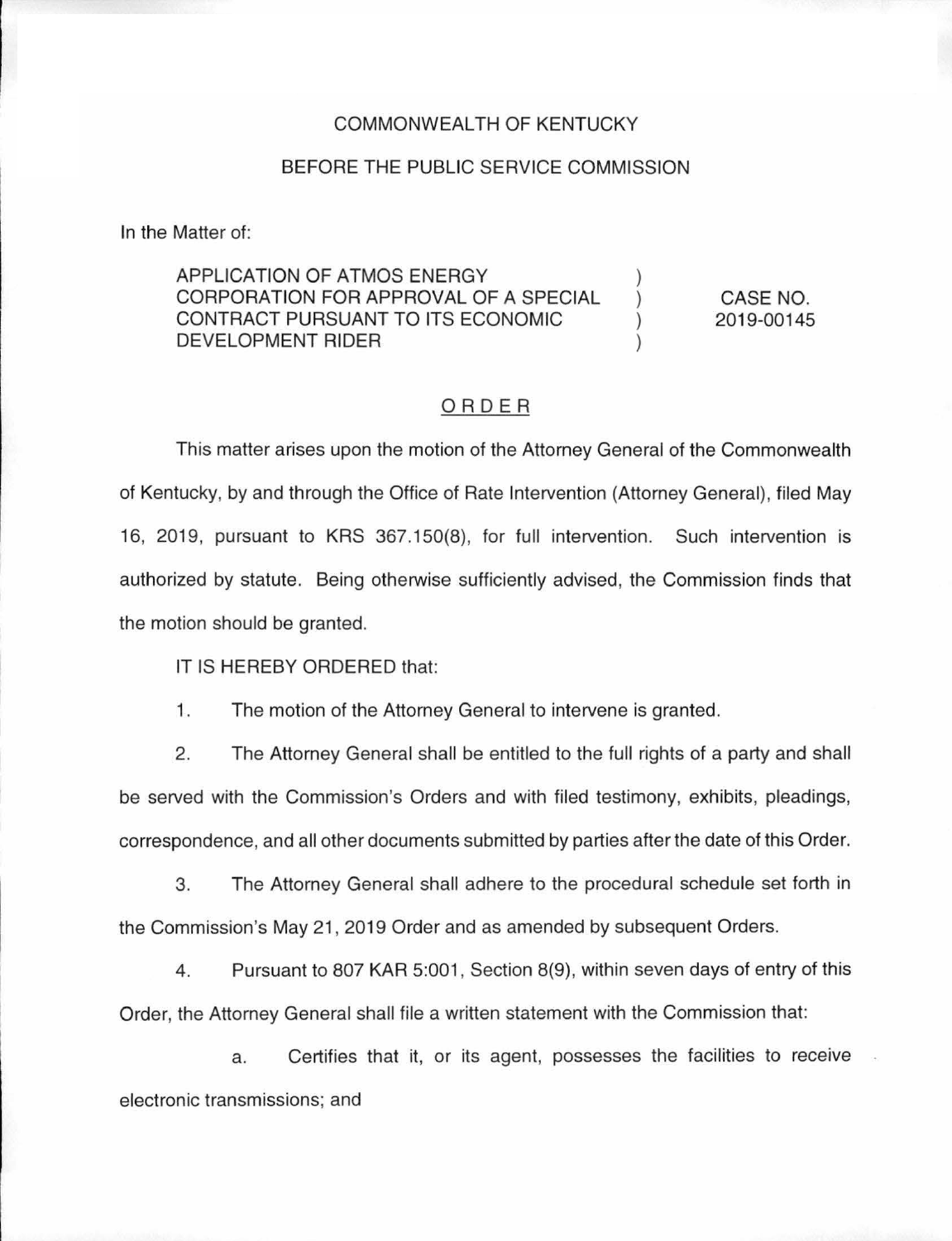b. Sets forth the electronic mail address to which all electronic notices and messages related to this proceeding should be served.

# [REMAINDER OF PAGE INTENTIONALLY LEFT BLANK]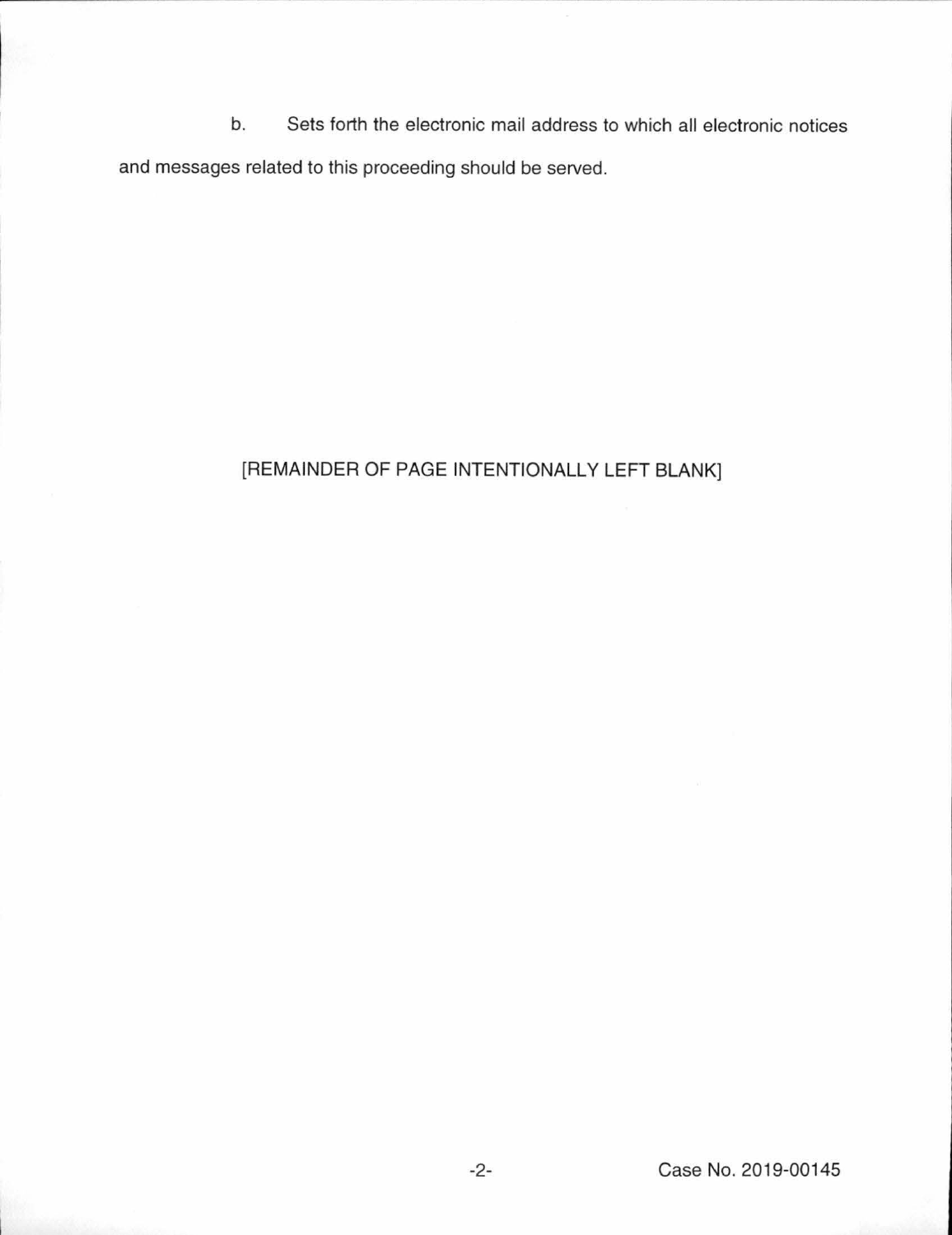By the Commission

| <b>ENTERED</b> |                                              |
|----------------|----------------------------------------------|
|                | MAY 30 2019                                  |
|                | <b>KENTUCKY PUBLIC</b><br>SERVICE COMMISSION |

ATTEST:

Cliverk. Purson Executive Director

Case No. 2019-00145